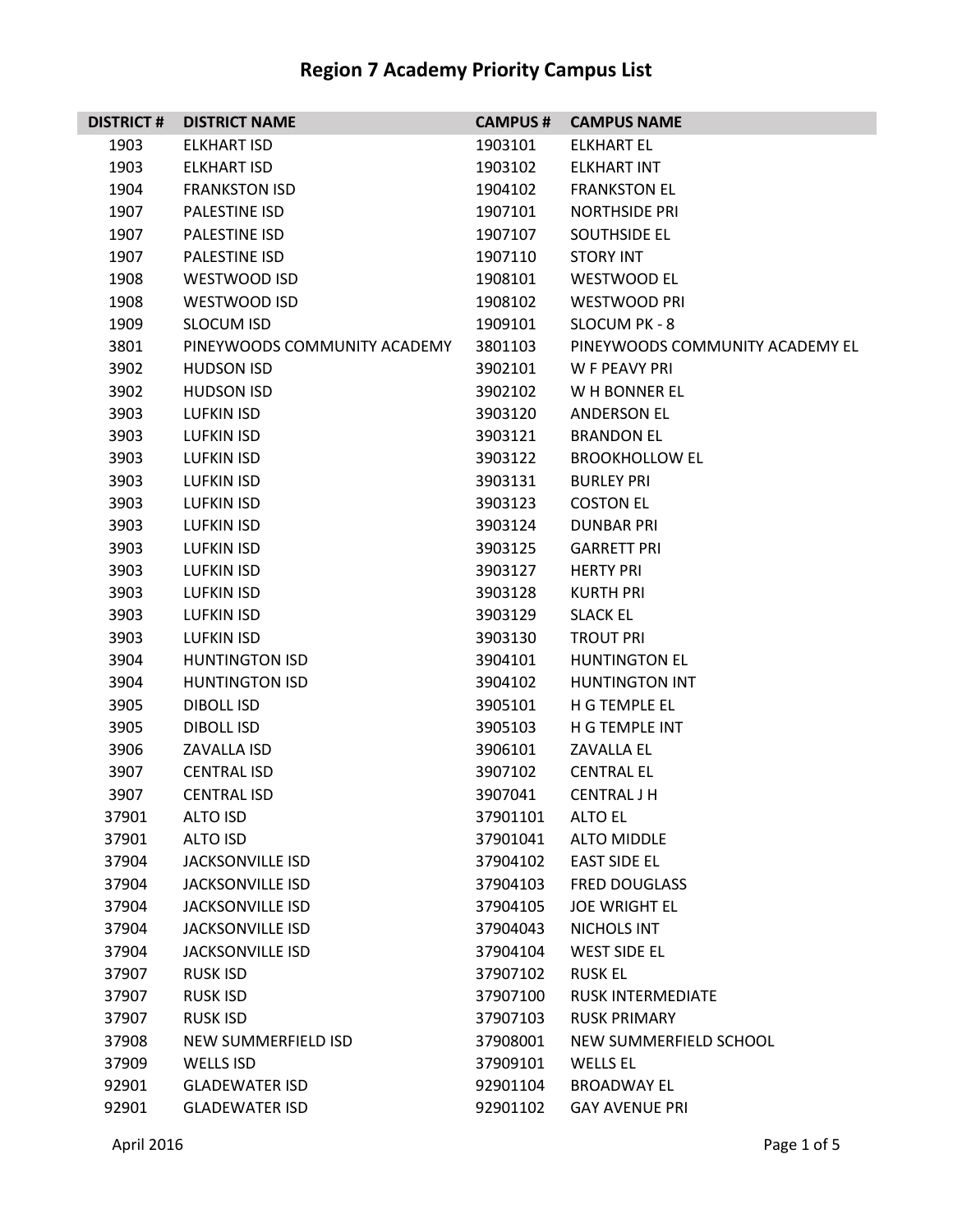| <b>DISTRICT#</b> | <b>DISTRICT NAME</b>   | <b>CAMPUS#</b> | <b>CAMPUS NAME</b>                 |
|------------------|------------------------|----------------|------------------------------------|
| 92901            | <b>GLADEWATER ISD</b>  | 92901105       | <b>WELDON INT</b>                  |
| 92902            | KILGORE ISD            | 92902101       | <b>CHANDLER EL</b>                 |
| 92902            | <b>KILGORE ISD</b>     | 92902107       | <b>KILGORE INT</b>                 |
| 92902            | <b>KILGORE ISD</b>     | 92902106       | KILGORE PRI                        |
| 92903            | LONGVIEW ISD           | 92903121       | <b>BRAMLETTE EL</b>                |
| 92903            | LONGVIEW ISD           | 92903122       | J L EVERHART MAGNET EL             |
| 92903            | LONGVIEW ISD           | 92903123       | JOHNSTON-MCQUEEN EL                |
| 92903            | <b>LONGVIEW ISD</b>    | 92903126       | <b>NED E WILLIAMS EL</b>           |
| 92903            | <b>LONGVIEW ISD</b>    | 92903124       | SOUTH WARD FL                      |
| 92903            | LONGVIEW ISD           | 92903125       | WARE EL                            |
| 92904            | PINE TREE ISD          | 92904101       | PINE TREE EL                       |
| 92904            | PINE TREE ISD          | 92904102       | PINE TREE INT                      |
| 92904            | PINE TREE ISD          | 92904043       | PINE TREE MIDDLE                   |
| 92904            | PINE TREE ISD          | 92904103       | PINE TREE PRI                      |
| 92906            | SABINE ISD             | 92906102       | <b>SABINE EL</b>                   |
| 92907            | <b>SPRING HILL ISD</b> | 92907103       | <b>SPRING HILL PRI</b>             |
| 102901           | <b>KARNACK ISD</b>     | 102901103      | <b>GEORGE WASHINGTON CARVER EL</b> |
| 102902           | <b>MARSHALL ISD</b>    | 102902103      | <b>CROCKETT EL</b>                 |
| 102902           | <b>MARSHALL ISD</b>    | 102902101      | G W CARVER EL                      |
| 102902           | <b>MARSHALL ISD</b>    | 102902116      | J H MOORE EL                       |
| 102902           | <b>MARSHALL ISD</b>    | 102902042      | <b>PRICE T YOUNG MIDDLE</b>        |
| 102902           | <b>MARSHALL ISD</b>    | 102902106      | R E LEE EL                         |
| 102902           | <b>MARSHALL ISD</b>    | 102902043      | <b>SAM HOUSTON MIDDLE</b>          |
| 102902           | <b>MARSHALL ISD</b>    | 102902107      | SOUTH MARSHALL EL                  |
| 102902           | <b>MARSHALL ISD</b>    | 102902108      | WM B TRAVIS EL                     |
| 102903           | WASKOM ISD             | 102903103      | WASKOM EL                          |
| 102903           | <b>WASKOM ISD</b>      | 102903041      | <b>WASKOM MIDDLE</b>               |
| 102905           | <b>HARLETON ISD</b>    | 102905101      | <b>HARLETON EL</b>                 |
| 102906           | ELYSIAN FIELDS ISD     | 102906101      | ELYSIAN FIELDS EL                  |
| 107901           | <b>ATHENS ISD</b>      | 107901104      | <b>BEL AIR EL</b>                  |
| 107901           | <b>ATHENS ISD</b>      | 107901103      | <b>CENTRAL ATHENS</b>              |
| 107901           | <b>ATHENS ISD</b>      | 107901102      | <b>SOUTH ATHENS EL</b>             |
| 107902           | <b>BROWNSBORO ISD</b>  | 107902101      | <b>BROWNSBORO EL</b>               |
| 107902           | <b>BROWNSBORO ISD</b>  | 107902104      | <b>BROWNSBORO INT</b>              |
| 107902           | <b>BROWNSBORO ISD</b>  | 107902103      | <b>CHANDLER EL</b>                 |
| 107904           | <b>CROSS ROADS ISD</b> | 107904101      | <b>CROSS ROADS EL</b>              |
| 107905           | <b>EUSTACE ISD</b>     | 107905103      | <b>EUSTACE INT</b>                 |
| 107905           | <b>EUSTACE ISD</b>     | 107905101      | <b>EUSTACE PRI</b>                 |
| 107906           | <b>MALAKOFF ISD</b>    | 107906102      | <b>MALAKOFF EL</b>                 |
| 107906           | <b>MALAKOFF ISD</b>    | 107906104      | <b>TOOL EL</b>                     |
| 107908           | <b>MURCHISON ISD</b>   | 107908101      | <b>MURCHISON EL</b>                |
| 107910           | <b>LAPOYNOR ISD</b>    | 107910101      | LAPOYNOR EL                        |
| 174901           | <b>CHIRENO ISD</b>     | 174901101      | <b>CHIRENO EL</b>                  |
| 174902           | <b>CUSHING ISD</b>     | 174902002      | <b>CUSHING EL</b>                  |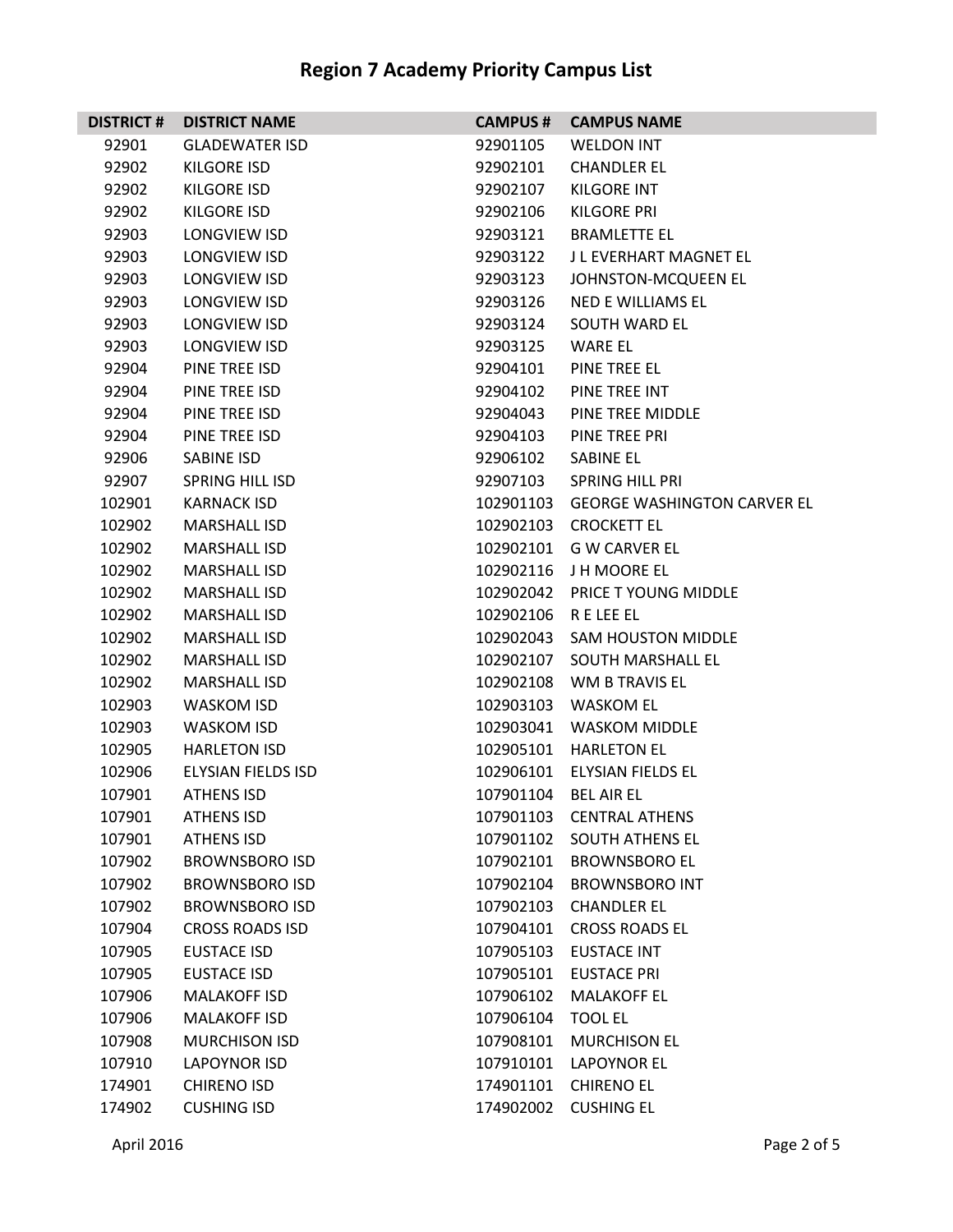| <b>DISTRICT#</b> | <b>DISTRICT NAME</b>                        | <b>CAMPUS #</b> | <b>CAMPUS NAME</b>                           |
|------------------|---------------------------------------------|-----------------|----------------------------------------------|
| 174903           | <b>GARRISON ISD</b>                         | 174903101       | <b>GARRISON ELEMENTARY</b>                   |
| 174904           | NACOGDOCHES ISD                             | 174904101       | <b>BROOKS-QUINN-JONES EL</b>                 |
| 174904           | <b>NACOGDOCHES ISD</b>                      | 174904111       | <b>EMELINE CARPENTER EL</b>                  |
| 174904           | NACOGDOCHES ISD                             | 174904102       | <b>EMELINE CARPENTER INT</b>                 |
| 174904           | NACOGDOCHES ISD                             | 174904103       | <b>FREDONIA EL</b>                           |
| 174904           | NACOGDOCHES ISD                             |                 | 174904104 NETTIE MARSHALL ACADEMY OF DUAL LA |
| 174904           | <b>NACOGDOCHES ISD</b>                      | 174904105       | <b>RAGUET EL</b>                             |
| 174904           | <b>NACOGDOCHES ISD</b>                      | 174904110       | THOMAS J RUSK ACADEMY OF FINE ARTS           |
| 174906           | <b>WODEN ISD</b>                            | 174906101       | <b>WODEN EL</b>                              |
| 174910           | <b>ETOILE ISD</b>                           | 174910101       | <b>ETOILE EL</b>                             |
| 183902           | <b>CARTHAGE ISD</b>                         | 183902101       | BAKER-KOONCE INT                             |
| 183902           | <b>CARTHAGE ISD</b>                         | 183902104       | <b>CARTHAGE PRI</b>                          |
| 183902           | <b>CARTHAGE ISD</b>                         | 183902103       | LIBBY EL                                     |
| 190903           | <b>RAINS ISD</b>                            | 190903101       | <b>RAINS EL</b>                              |
| 190903           | <b>RAINS ISD</b>                            | 190903051       | <b>RAINS INT</b>                             |
| 201902           | <b>HENDERSON ISD</b>                        | 201902107       | <b>MONNIE MEYER WYLIE PRI</b>                |
| 201902           | <b>HENDERSON ISD</b>                        | 201902108       | <b>NORTHSIDE EL</b>                          |
| 201902           | <b>HENDERSON ISD</b>                        | 201902109       | WILLIAM E WYLIE EL                           |
| 201903           | LANEVILLE ISD                               | 201903001       | LANEVILLE SCHOOL                             |
| 201904           | LEVERETTS CHAPEL ISD                        | 201904101       | LEVERETTS CHAPEL EL                          |
| 201907           | <b>MOUNT ENTERPRISE ISD</b>                 | 201907101       | MT ENTERPRISE ELEMENTARY                     |
| 201908           | <b>OVERTON ISD</b>                          | 201908101       | <b>OVERTON EL</b>                            |
| 201910           | <b>TATUM ISD</b>                            | 201910102       | <b>TATUM EL</b>                              |
| 201910           | <b>TATUM ISD</b>                            | 201910104       | <b>TATUM PRI</b>                             |
| 201913           | <b>CARLISLE ISD</b>                         | 201913001       | <b>CARLISLE SCHOOL</b>                       |
| 201914           | WEST RUSK COUNTY CONSOLIDATED<br><b>ISD</b> | 201914105       | WEST RUSK EL                                 |
| 201914           | WEST RUSK COUNTY CONSOLIDATED<br><b>ISD</b> | 201914104       | <b>WEST RUSK INT</b>                         |
| 202903           | <b>HEMPHILL ISD</b>                         |                 | 202903101 HEMPHILL EL                        |
| 202903           | <b>HEMPHILL ISD</b>                         | 202903041       | <b>HEMPHILL MIDDLE</b>                       |
| 202905           | <b>WEST SABINE ISD</b>                      | 202905102       | <b>WEST SABINE EL</b>                        |
| 203901           | SAN AUGUSTINE ISD                           | 203901102       | SAN AUGUSTINE EL                             |
| 203902           | <b>BROADDUS ISD</b>                         | 203902101       | <b>BROADDUS EL</b>                           |
| 210901           | <b>CENTER ISD</b>                           | 210901101       | <b>CENTER EL</b>                             |
| 210901           | <b>CENTER ISD</b>                           | 210901102       | <b>CENTER INT</b>                            |
| 210901           | <b>CENTER ISD</b>                           | 210901104       | F L MOFFETT PRI                              |
| 210902           | <b>JOAQUIN ISD</b>                          | 210902102       | <b>JOAQUIN EL</b>                            |
| 210903           | SHELBYVILLE ISD                             | 210903002       | SHELBYVILLE SCHOOL                           |
| 210904           | <b>TENAHA ISD</b>                           | 210904002       | <b>TENAHA SCHOOLS</b>                        |
| 210905           | <b>TIMPSON ISD</b>                          | 210905101       | <b>TIMPSON EL</b>                            |
| 210906           | <b>EXCELSIOR ISD</b>                        | 210906101       | <b>EXCELSIOR EL</b>                          |
| 212901           | ARP ISD                                     | 212901101       | ARP EL                                       |
| 212903           | LINDALE ISD                                 | 212903104       | <b>EARLY CHILDHOOD CENTER</b>                |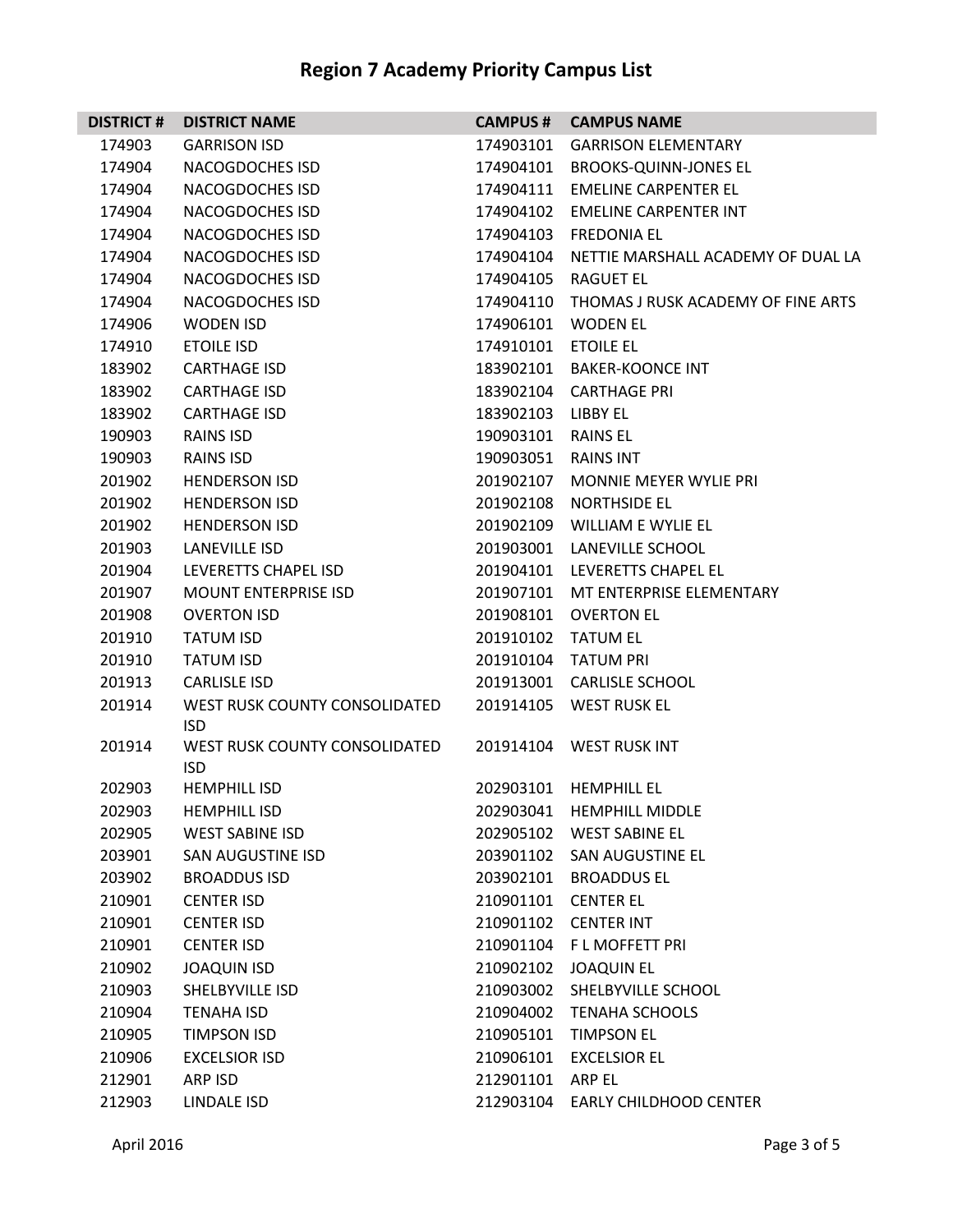| <b>DISTRICT#</b> | <b>DISTRICT NAME</b>    | <b>CAMPUS #</b>      | <b>CAMPUS NAME</b>                 |
|------------------|-------------------------|----------------------|------------------------------------|
| 212904           | <b>TROUP ISD</b>        | 212904102            | <b>TROUP EL</b>                    |
| 212905           | <b>TYLER ISD</b>        | 212905102            | <b>BELL EL</b>                     |
| 212905           | <b>TYLER ISD</b>        | 212905103            | BIRDWELL EL                        |
| 212905           | <b>TYLER ISD</b>        | 212905104            | BONNER EL                          |
| 212905           | <b>TYLER ISD</b>        |                      | 212905110 CALDWELL EL ARTS ACADEMY |
| 212905           | <b>TYLER ISD</b>        |                      | 212905106 CLARKSTON EL             |
| 212905           | <b>TYLER ISD</b>        | 212905107            | <b>DIXIE EL</b>                    |
| 212905           | <b>TYLER ISD</b>        | 212905108            | DOUGLAS EL                         |
| 212905           | <b>TYLER ISD</b>        | 212905111 GRIFFIN EL |                                    |
| 212905           | <b>TYLER ISD</b>        | 212905112            | <b>JONES EL</b>                    |
| 212905           | <b>TYLER ISD</b>        | 212905114 ORR EL     |                                    |
| 212905           | <b>TYLER ISD</b>        | 212905115            | <b>PEETE EL</b>                    |
| 212905           | <b>TYLER ISD</b>        | 212905116            | RAMEY EL                           |
| 212905           | <b>TYLER ISD</b>        | 212905101            | T J AUSTIN EL                      |
| 212905           | <b>TYLER ISD</b>        | 212905119            | <b>WOODS EL</b>                    |
| 212906           | <b>WHITEHOUSE ISD</b>   |                      | 212906113 H L HIGGINS EL           |
| 212909           | <b>CHAPEL HILL ISD</b>  | 212909102            | <b>JACKSON EL</b>                  |
| 212909           | <b>CHAPEL HILL ISD</b>  | 212909103            | W L KISSAM EL                      |
| 212909           | <b>CHAPEL HILL ISD</b>  | 212909101            | WISE EL FINE ARTS MAGNET           |
| 212910           | WINONA ISD              | 212910101            | WINONA EL                          |
| 212910           | WINONA ISD              |                      | 212910103  WINONA INT              |
| 230901           | <b>BIG SANDY ISD</b>    |                      | 230901101 BIG SANDY EL             |
| 230901           | <b>BIG SANDY ISD</b>    | 230901041            | <b>BIG SANDY J H</b>               |
| 230902           | <b>GILMER ISD</b>       | 230902102            | <b>GILMER EL</b>                   |
| 230902           | <b>GILMER ISD</b>       | 230902103            | <b>GILMER INT</b>                  |
| 230903           | ORE CITY ISD            |                      | 230903102 ORE CITY EL              |
| 230904           | UNION HILL ISD          | 230904101            | SHARON A RICHARDSON EL             |
| 230905           | <b>HARMONY ISD</b>      | 230905101            | <b>HARMONY EL</b>                  |
| 230905           | <b>HARMONY ISD</b>      | 230905102            | HARMONY INTERMEDIATE SCHOOL        |
| 234801           | RANCH ACADEMY           | 234801002            | RANCH ACADEMY - TYLER CAMPUS       |
| 234903           | EDGEWOOD ISD            | 234903101            | EDGEWOOD EL                        |
| 234904           | <b>GRAND SALINE ISD</b> | 234904101            | <b>GRAND SALINE EL</b>             |
| 234904           | <b>GRAND SALINE ISD</b> | 234904102            | <b>GRAND SALINE INT</b>            |
| 234906           | VAN ISD                 | 234906101            | <b>RHODES EL</b>                   |
| 234906           | VAN ISD                 | 234906103            | <b>VAN INT</b>                     |
| 234906           | VAN ISD                 | 234906104            | VAN MIDDLE                         |
| 234909           | <b>FRUITVALE ISD</b>    | 234909101            | <b>HALLIE RANDALL EL</b>           |
| 250902           | <b>HAWKINS ISD</b>      | 250902101            | <b>HAWKINS EL</b>                  |
| 250903           | <b>MINEOLA ISD</b>      | 250903102            | <b>MINEOLA EL</b>                  |
| 250903           | MINEOLA ISD             | 250903101            | <b>MINEOLA PRI</b>                 |
| 250904           | <b>QUITMAN ISD</b>      | 250904101            | <b>QUITMAN EL</b>                  |
| 250905           | YANTIS ISD              | 250905101            | YANTIS EL                          |
| 250906           | ALBA-GOLDEN ISD         | 250906101            | <b>ALBA-GOLDEN EL</b>              |
| 250907           | WINNSBORO ISD           | 250907041            | <b>MEMORIAL MIDDLE</b>             |